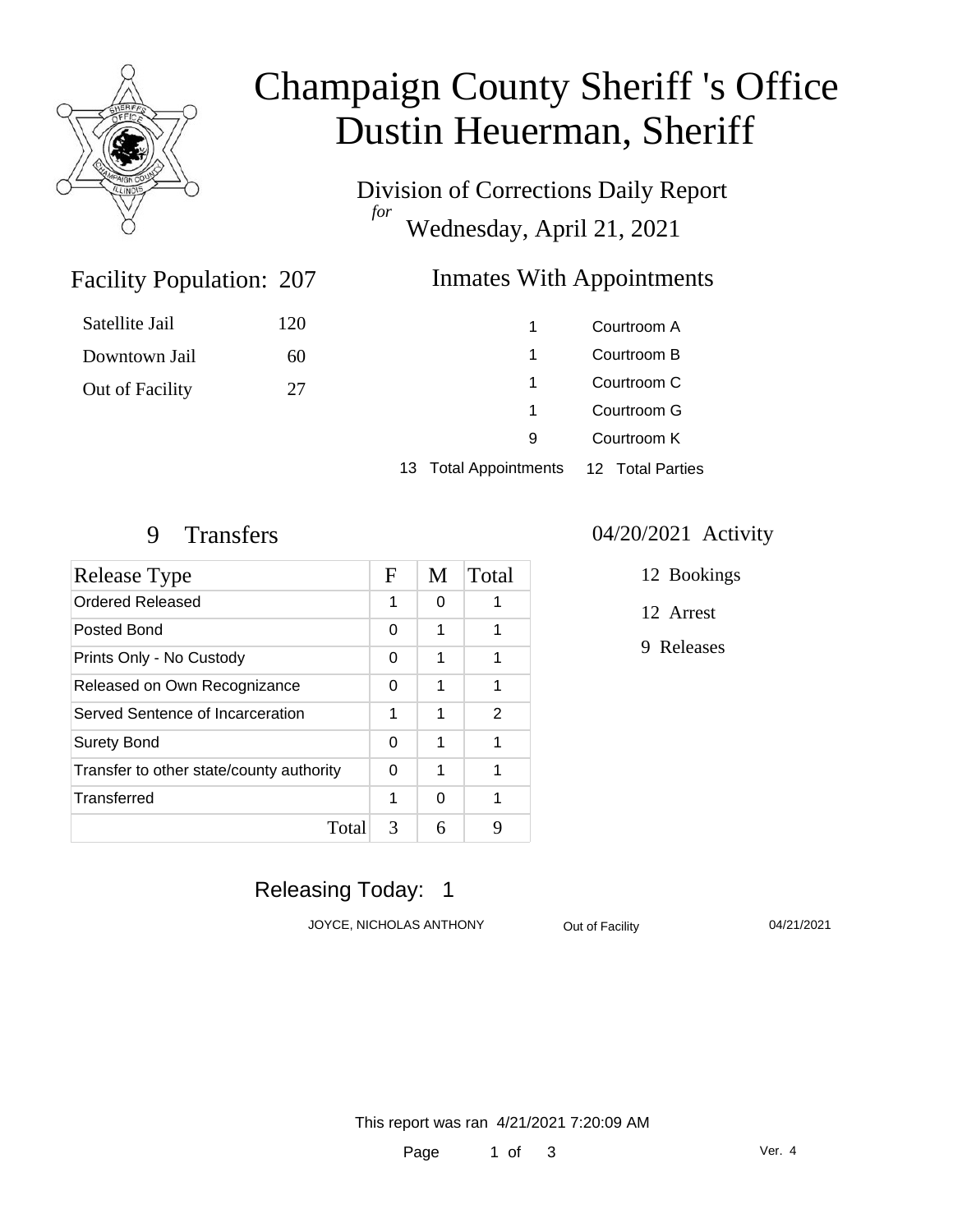

# Champaign County Sheriff 's Office Dustin Heuerman, Sheriff

Division of Corrections Daily Report *for* Wednesday, April 21, 2021

#### Custody Status Count

- Electronic Home Dentention 26
	- Felony Arraignment 25
		- Felony Other 1
	- Felony Pre-Sentence 7
	- Felony Pre-Sentence DUI 1
		- Felony Pre-Trial 97
	- Felony Sentenced CCSO 1
	- Felony Sentenced IDOC 30
		- Hold Sentenced IDOC 5
	- Misdemeanor Arraignment 2
		- Misdemeanor Pre-Trial 4
			- Petition to Revoke 1
			- Remanded to DHS 7
				- Total 207

This report was ran 4/21/2021 7:20:09 AM